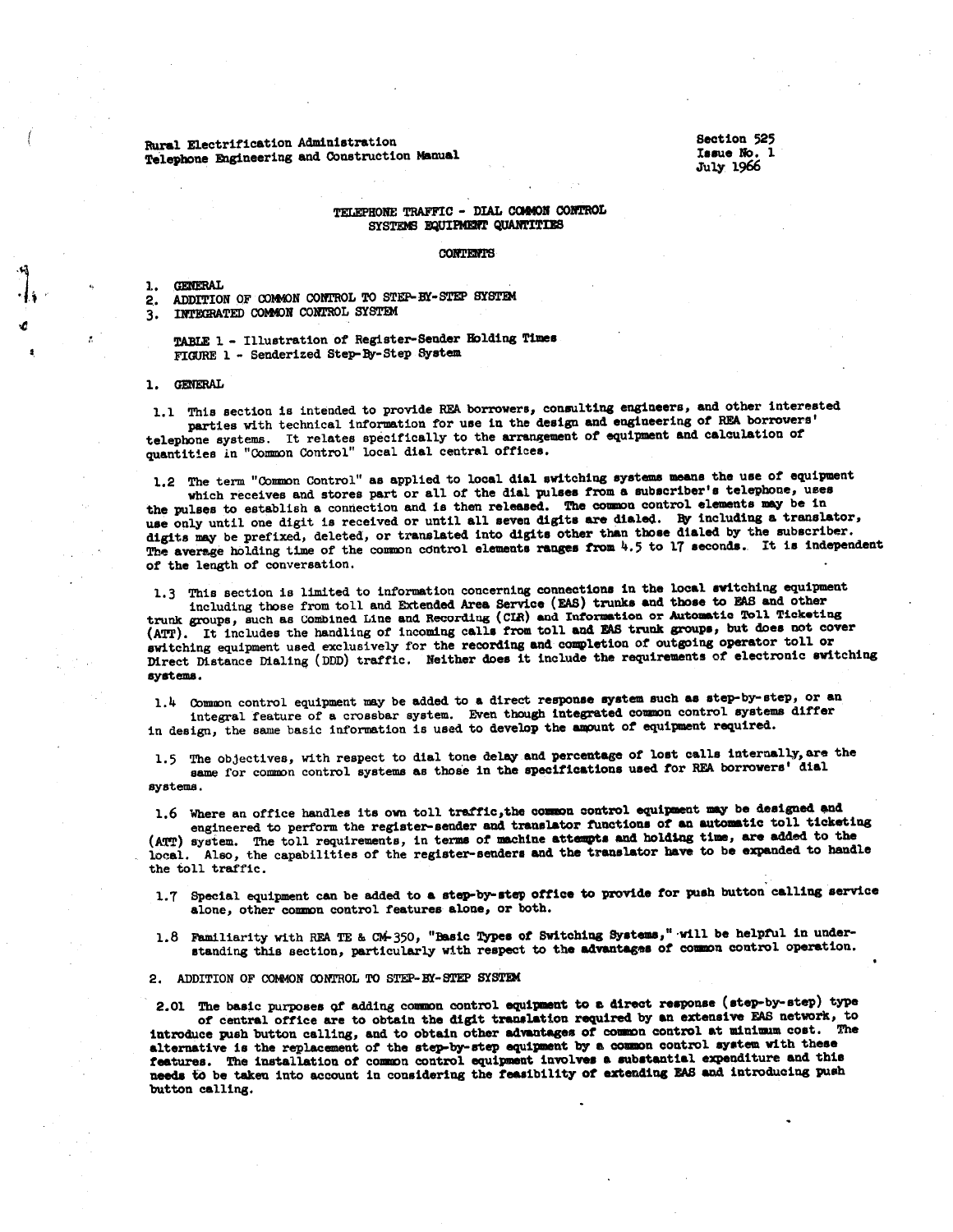#### REA TE & CM-525

2.02 The method for adding common control in a step-by-step system is to insert a register-sender and associated equipment between the linefinder (or incoming interoffice trunk) and the first selector (or trunk selector) as illustrated in Figure 1. The pulses from the user's dial (or trunk) are stored in the register and are interpreted by the translator. The translator has a "memory" device which determines what digits, if any, are to be transmitted to the first and subsequent selectors. When this function is completed and the necessary digits have been transmitted, the linefinder and the first selector are connected by the link circuit, the common control equipment is released and is then available for handling other calls.

2.03 On local calls with ·conventional dials, the control elements may be released and the connection between the linefinder and first selector established as soon as enough digits are received to indicate that a local call is being dialed. This may be after one, two, or three digits. Subsequent digits go directly from the user's dial to the first and subsequent selectors. In practice, the control elements may be held until three digits are received, even though one or two indicate the call is local, in order to avoid the use of digit absorbing first selectors. A similar method may be used on EAS and on service or DDD calls which can be completed without transmitting special routing digits.

R. å.

2,o4 When provision is made for push button calling, each digit from a push button telephone is registered and converted, digit-by-digit, into dial pulses which are then transmitted tc the step-by-step selectors.

2.05 The holding time of the common control equipment depends on the nature of the call being handled. On a CLR call (dial zero), the first (and only) digit indicates that the connection should be cut through to the first selector at once and that the register-sender should be released. The digit "O" may have to be transmitted by the register-sender or it may already have been received by the first selector, directly from the user's dial, depending on the method of operation used. The holding time is four or five seconds. On a call to a multioffice EAS point, seven digits are recorded and eight may be transmitted, including one routing digit to reach the outgoing trunk from a level of the first selector. For this condition, the holding time is 17 seconds (Table 1). Two or more routing digits. can be prefixed where necessary, to reach all trunk groups. A critical factor in developing the register-sender requirements is the average holding time per attempt. There sometimes are alternatives which affect the register-sender holding time in laying out the routing plan. Provisions should be made for the register-sender to drop out as soon as the digits indicate no outpulsing is required on heavy traffic routes. Outpulsing should be limited, as far as practical, to light traffic routes.

2.o6 The register-sender is called in every time a subscriber takes his receiver off the hook, regardless of whether he dials a complete number, only a digit or two, or does not dial at all (permanent signal). The ineffective attempts, that is, those which do not reach a called line may run in the order of 15 to 20 percent of the total attempts. A linefinder peg count would reflect all uses of the register-senders. However, a connector peg count may have to be increased something like 25 percent to obtain the number of register-sender attempts.

2.07 Enclosed, for illustration, is Table 1 showing the average register-sender holding times recommended by one supplier of common control equipment. Other suppliers suggest somewhat different values for their systems. It is the responsibility of the REA borrower's engineer to different values for their systems. It is the responsibility of the REA borrower's engineer to specify the number of register-sender calls during the busy hour for each classification involving a different holding time. From this the supplier can determine the number of register-senders required based on the capacity table in the specification.

2.08 The basis for estimating the various items of traffic is a peg count of total calls being handled on the equipment in service. As already stated, a linefinder peg count can be assumed to reflect register-sender attempts. Where not available, the connector peg count may be used by increasing it 25 percent unless some other figure is considered more accurate for the office. The peg count calls per line or per main station are determined and the total calls at the end of the engineering period are estimated on the basis of the projected number of lines or main stations. If a substantial amount of upgrading is in prospect, main stations are a more dependable base than lines in estimating future traffic volume.

2.09 The breakdown of total calls into the various categories involving different register-sender holding times may require some fairly broad approximations. Where peg count data are available, which give the number of calls to different destinations, such as local mumbers, service codes, EAS groups, etc., they should, of course, be used. Where such information is not available, the total calls may be allocated to the different destinations on the basis-of the capacity of the outwound trunk groups in unit calls and the holding time per call. From these, the calls, or attempts, going trunk groups in unit calls and the holding time per call. From these, the calls, or attempts, to each destination ma time in seconds, Following is an example: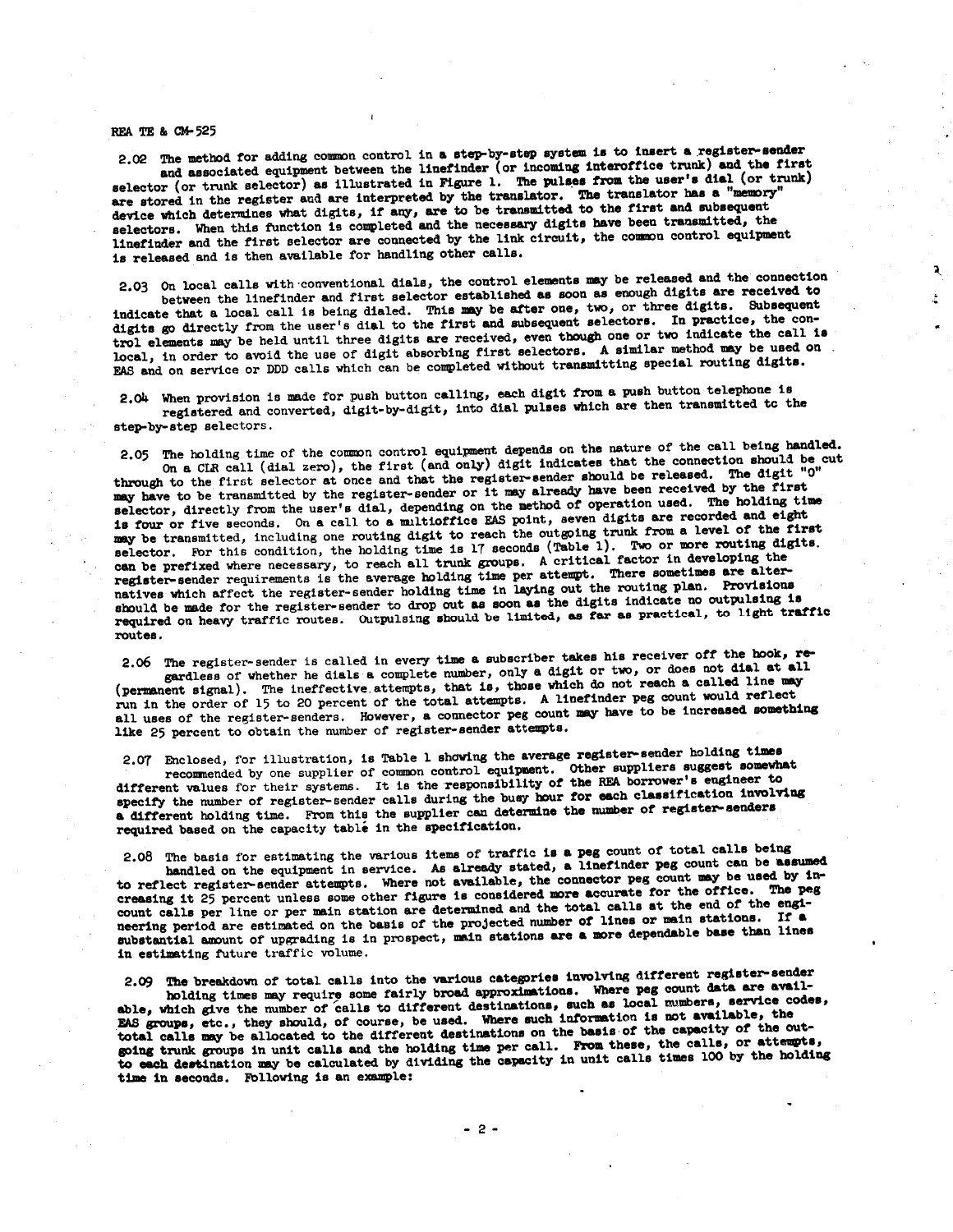$270$ 

```
EXAMPLE 1
```

| <b>Main Stations - Present</b>                        | 1000 |
|-------------------------------------------------------|------|
| Main Stations - Estimated End of Engineering Period   | 1200 |
| Busy Hour Calls - Present Connector Peg Count         | 1100 |
| Busy Hour Register-Sender Attempts - (1100 x 1.25)    | 1375 |
| Busy Hour Register-Sender Attempts - Estimated End of |      |
| Engineering Period<br>$\frac{1200}{1000}$ x 1375 =    | 1650 |

|                                                                              | No.<br>Equip. | Delay<br>Table    | Capacity<br>Unit Calls | <b>Hold</b><br>Time | Number<br>Calls            | MUNICI VOLLO<br>End Engineering<br>Period ** |
|------------------------------------------------------------------------------|---------------|-------------------|------------------------|---------------------|----------------------------|----------------------------------------------|
| Second Selector 2000 Group<br><b>Second Selector 3000 Group</b>              | 26<br>14      | .01<br>.01        | 471<br>233             | 120<br>120          | 393<br>194                 | 671<br>331                                   |
| Toll and Asst. - Trunks 2-Way<br>DDD - Trunks 1-Wav                          | 10<br>6       | .01<br>.01        | 149<br>64              | 200<br>250          | *38<br>26                  | $65$<br>45                                   |
| FAS<br>City A Trunks 1-Way<br>Office B Trunks 2-Way<br>Office C Trunks 2-Way | 16<br>8<br>10 | .03<br>.03<br>.03 | 318<br>129<br>178      | 150<br>150<br>150   | 212<br>$+43$<br><u>*60</u> | 362<br>73<br><u> 103.</u>                    |
| Total                                                                        |               |                   |                        |                     | 966                        | 1650                                         |

 $\frac{1}{2}$  total

Multiply number of calls by ratio of 1650 to 966.

2.10 From this information and the capacity table in the specification, the supplier is expected to develop the number of register-senders required, taking into account the sender access Other common control equipment items are not dependent on traffic volume. However, the supplier will need to know the number of lines and the busy hour call rates expected at the end of the engineering period. If push button calling is to be furnished, the number of lines so equipped and the busy hour attempts per line must be supplied.

2.11 Where register-senders are provided for handling local traffic, they may or may not be needed for handling incoming calls from toll and EAS trunks. If they are needed, provision must be made for a connection of the trunks to register-senders as well as to incoming trunk selectors. Holding times could be estimated in a manner similar to that described for local originating traffic.

#### 3. INTEGRATED COMMON CONTROL SYSTEM

3.1 In this type of system all digits from the subscriber's dial and from incoming trunks are registered and what is done with them depends on the type of call. On calls to local numbers, signals faster than dial pulses are transmitted to control elements which set up the connection. On local originating calls to an EAS point, the control elements set up a connection to the trunk group and from four to seven digits may be outpulsed to the distant office. The outpulsing may be dial pulses at 10 or 20 pulses per second or multifrequency pulses depending on the type of equipment at the terminating office.

The basic figure required for determining register-sender requirements is the number of calls  $3.2^{\circ}$ to be handled. These must be broken down into the various types involving different registersender holding times. The procedure for obtaining this information is similar to that already described for adding common control to a step-by-step office except that the breakdown usually can be limited to local, trunked, and service (toll, information, etc.) calls.

3.3 In the case of new offices, or whenever peg count figures are not available, the originating<br>unit calls to be expected may be estimated as described in REA TE & CM-325, "Application Guide for the Preparation of Detail Dial Central Office Equipment Requirements." Dividing the unit calls times 100 by the holding time per attempt in seconds will give the total attempts to be handled by the register-senders. A figure of 120 seconds average holding time per local call may be assumed<br>unless some other figure is considered more accurate. The incoming trunk unit call load, divided<br>by the trunk holding time, m for incoming toll and EAS calls, but, of course, the holding times would be much longer than for local calls.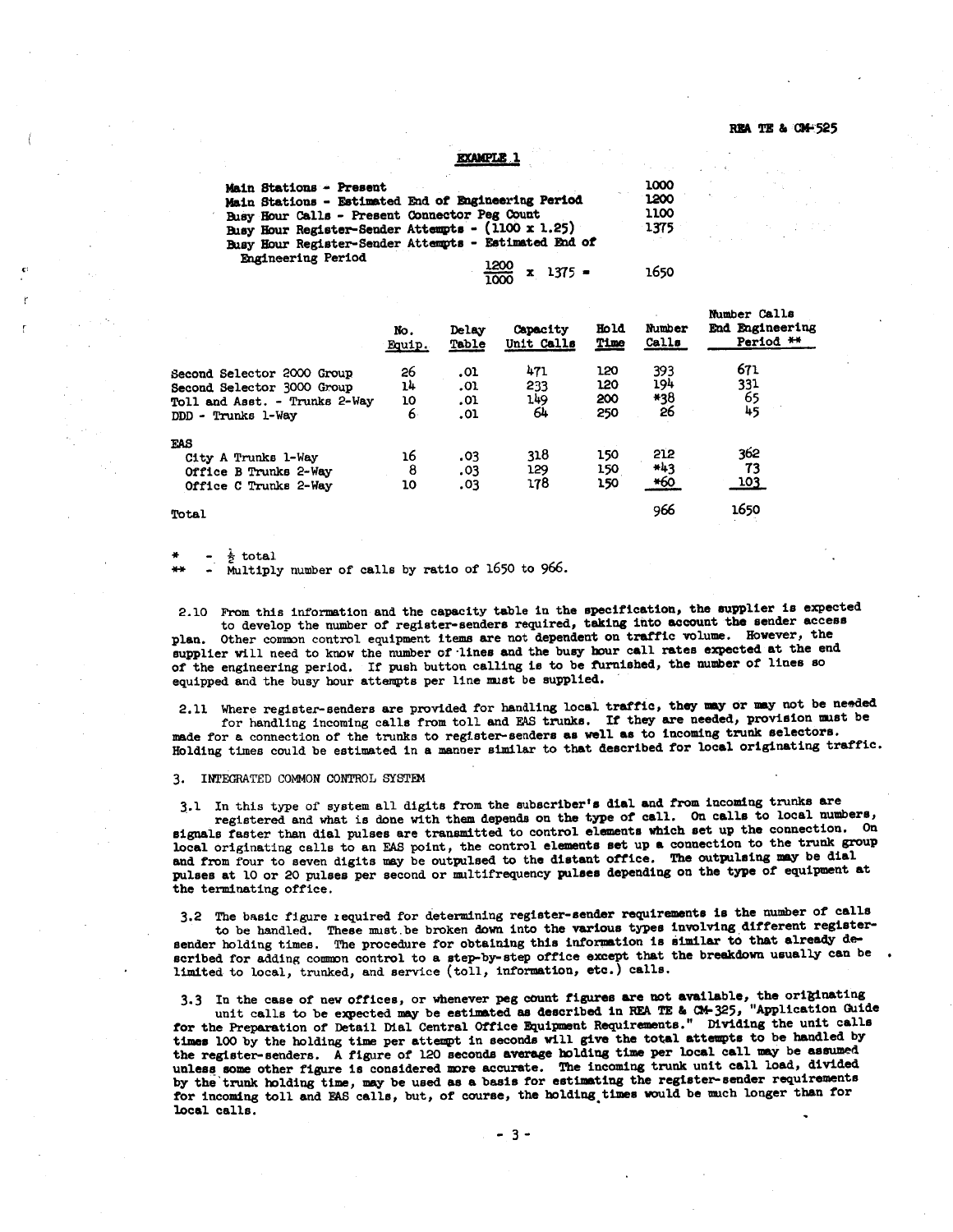## REA TE & CM-525

3.4 In addition to the above information on call attempts, the supplier will need line and station, interoffice trunk, and other data provided by the usual specification for central office equipment, REA Form 558c. It also will be necessary to specify the number of outward<br>attempts and the type of pulsing for each trunk group over which pulses are to be transmitted.

3.5 If provision is to be made for push button calling, the number of such lines and their calling rates must be specified.

### TABLE 1

 $\boldsymbol{r}$ 

 $\pmb{r}$ 

## ILLUSTRATION OF REGISTER-SENDER HOLDING TIMES (Automatic Electric Company)

|                                                                                                                                  | Average Register-Sender Holding Time                                                 |                                                                                                                   |
|----------------------------------------------------------------------------------------------------------------------------------|--------------------------------------------------------------------------------------|-------------------------------------------------------------------------------------------------------------------|
|                                                                                                                                  | Dial Users                                                                           | Push Button                                                                                                       |
| Toll ticketing calls, three-digit service code<br>calls, and seven-digit local calls:                                            |                                                                                      |                                                                                                                   |
| Release after one-digit<br>Release after two-digits<br>Release after three digits<br>Release after four digits (local calls)     | 4.5 Seconds<br>6.0 Seconds<br>7.5 Seconds<br>9.0 Seconds                             | Not Applicable<br>Not Applicable<br>Not Applicable<br>Not Applicable                                              |
| After three dialed digits, translate and send:                                                                                   |                                                                                      |                                                                                                                   |
| Two dialed digits<br>Four dialed digits<br>Five dialed Digits<br>Six dialed digits<br>Seven dialed digits<br>Eight dialed digits | 9.9 Seconds<br>15 Seconds<br>15 Seconds<br>15 Seconds<br>13 Seconds<br>Seconds<br>17 | 6.6 Seconis<br>Seconds<br>9<br>Seconds<br>10 -<br>Seconds<br>$\mathfrak{u}$<br>12 Seconds<br><b>Seconds</b><br>13 |
| Toll Calls                                                                                                                       |                                                                                      |                                                                                                                   |
| n a coiceann agus ann UAU                                                                                                        | 4.5 Seconds                                                                          | Not Applicable                                                                                                    |

Add four seconds if four seconds timeout is required to distinguish assistance from toll calls.

4.2 Seconds

5.4 Seconds

5.7 Seconds

6.9 Seconds

Release after dialing "O"

Outpulse one routing digit

Outpulse two routing digits